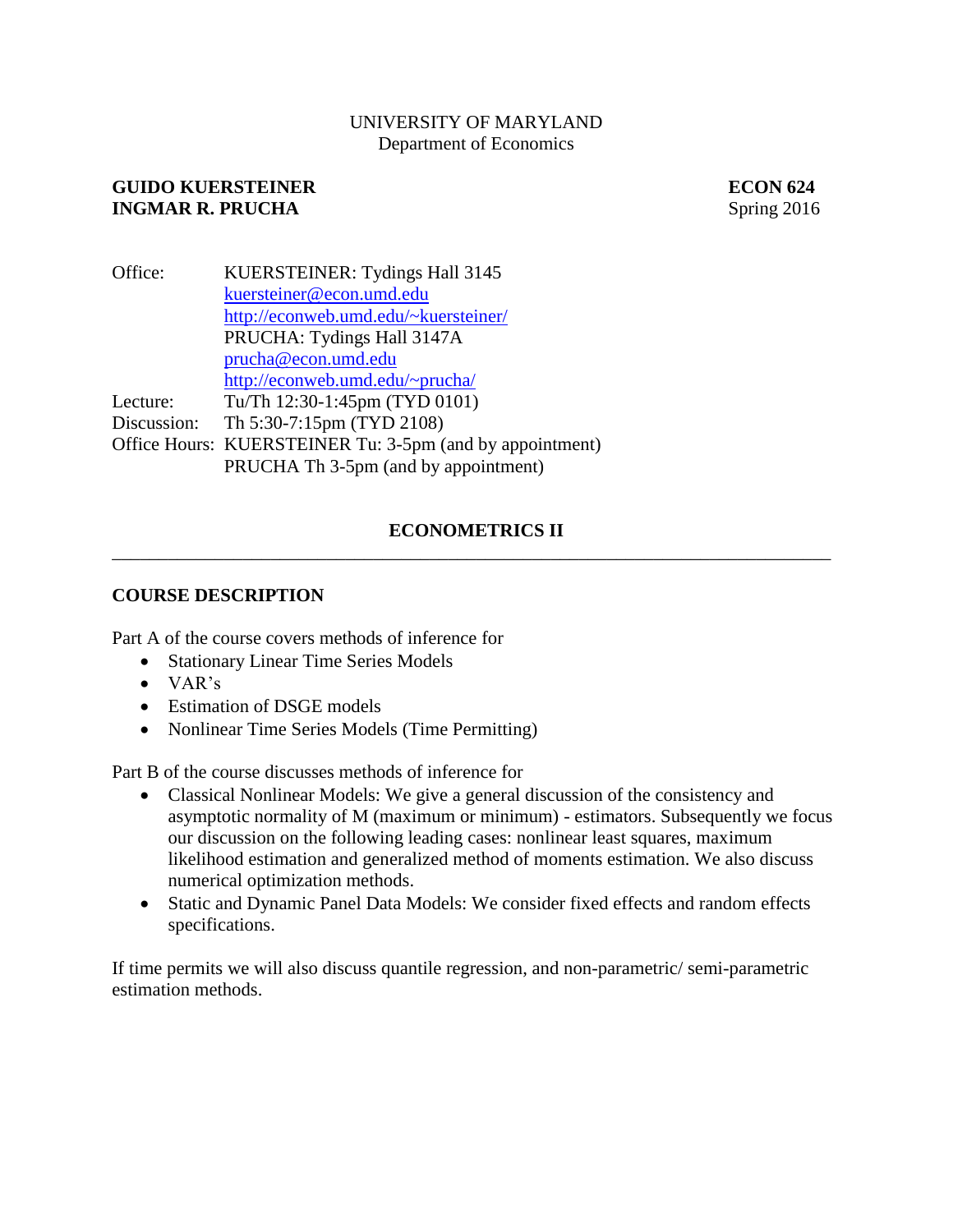### **ASSUMED REQUIREMENTS**

Students are assumed to have knowledge of the fundamental concepts in probability and statistics at the level of textbooks by Casella and Berger, Statistical Inference, Duxbury Press, and Hogg, McKean and Craig, Introduction to Mathematical Statistics, Prentice Hall. They are furthermore assumed to have knowledge of the material covered in ECON 623, including basic knowledge of asymptotic theory. Students are also assumed to have a strong background in linear algebra and in the solution of difference equations.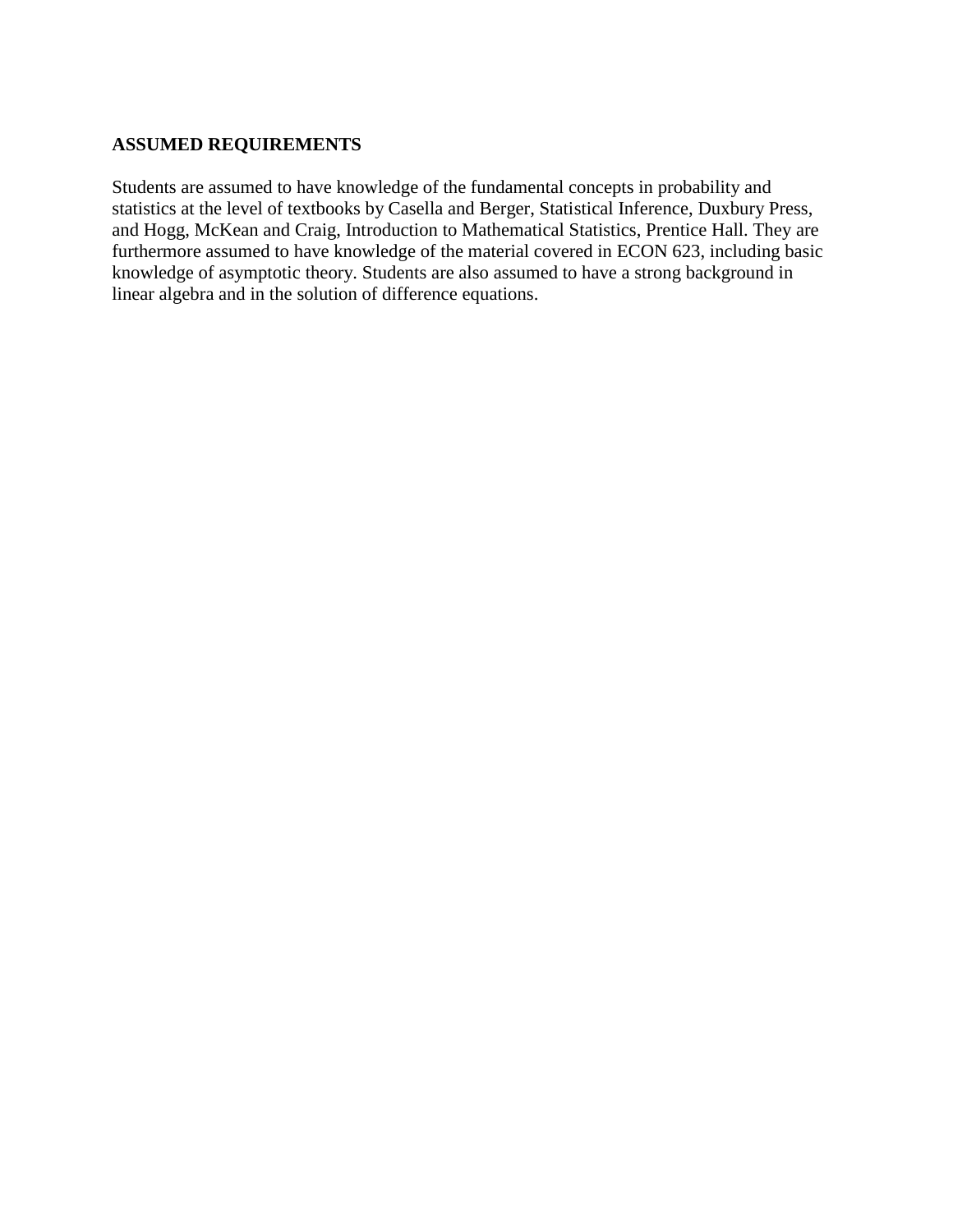# **PRINCIPAL TEXTS**

Green, W.A., *Econometric Analysis*, 7th edition, Prentice Hall, 2011. (G) Hamilton, J. *Time Series Analysis*, Princeton Univ. Press, 1994. (H)

# **SUPPLEMENTARY TEXTS**

Baltagi, B.H., Econometric Analysis of Panel Data, Wiley, 2013. (B) Wooldridge, J.M., Econometric Analysis of Cross Sectional Panel Data, MIT Press, 2010. (W)

# **TOPICS**

Part A: (required lit will be updated later.)

- Introduction to Time Series \*Handout, H
- Basic Asymptotics of Time Series -- \*Handout, Dav
- Analysis of Stationary Linear Time Series Models (Time domain) \*Handout, H, BD
- VAR's \*Handout, H
- Bayesian VAR's \*Handout, H
- State Space Models –\*Handout, Ham
- MCMC, Estimation of DSGE models -\*Handout, Ham
- $\bullet$  Volatility Models BEN

Part B: (required lit given below) Classical Nonlinear Models Estimation of Panel Data Models LAD and Quantile Regression

# **ADDITIONAL ECONOMETRICS TEXTS AND REFERENCES**

In addition to the above texts, below is a list of additional texts that may be helpful as background reading.

#### PART A

- Bolleslev, T. R. Engle, D. Nelson, Arch Models, Handbook of Econometrics Vol 4, Chapter 49, North Holland, 1994. (BEN)
- **Brockwell, P.J. and E.A. Davis, Time Series: Theory and Methods,**  $2^{nd}$  **ed. Springer-**Verlag, 1993.
	- (BD)
- Davidson, J., Stochastic Limit Theory, Oxford University Press, 1994. (Dav)
- Hamilton, J., State Space Models, Handbook of Econometrics, Vol 4, Chapter 50, North Holland, 1994. (Ham)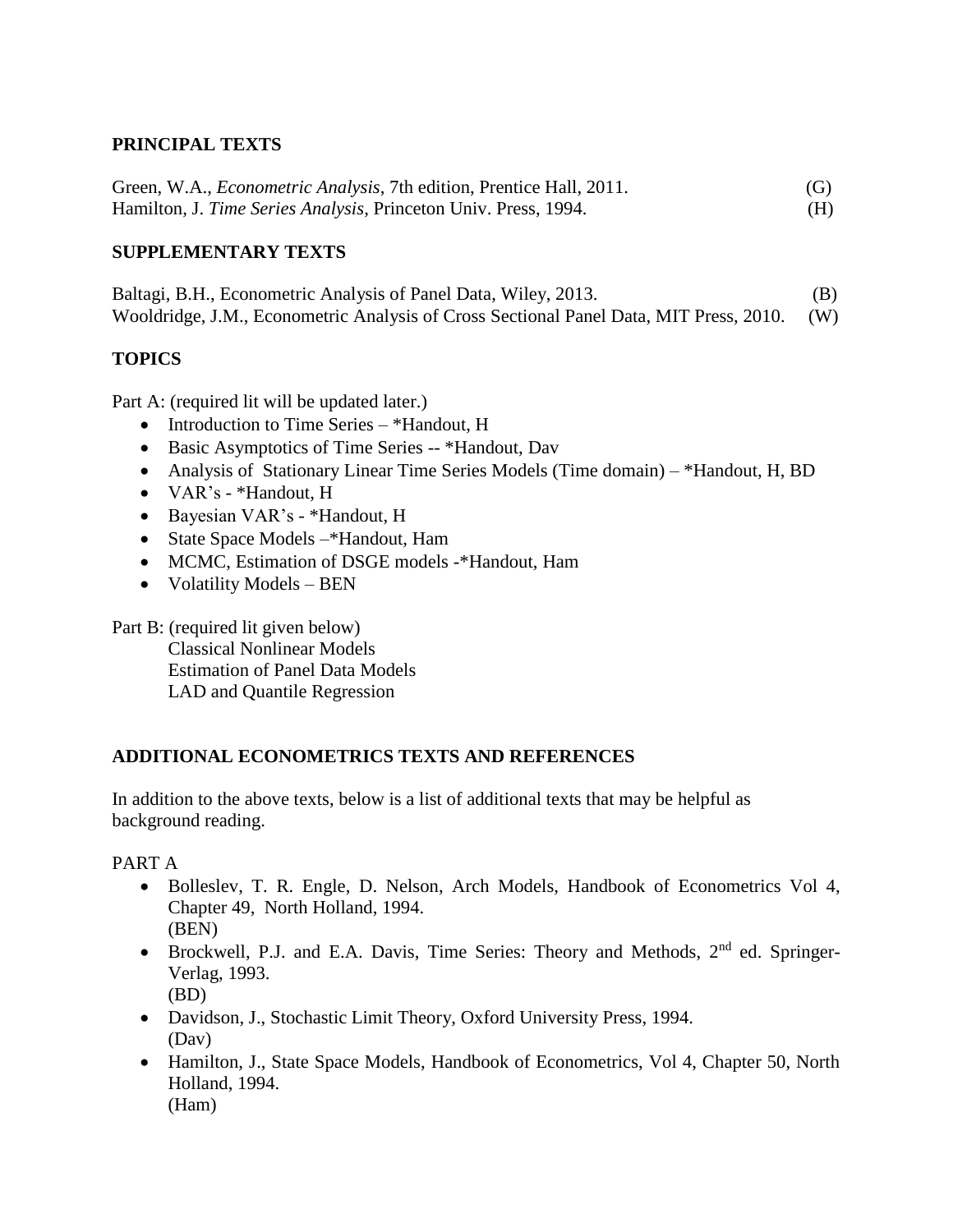Watson, M., Vector Autoregression and Cointegration, Handbook of Econometrics, Vol 4, Chapter 47, North Holland, 1994. (Wat)

Part B

- Amemiya, T., Advanced Econometrics, Harvard University Press, 1985. (A)
- Arellano, M., Panel Data Econometrics, Oxford University Press, 2003.
- $\bullet$  (AR)
- Bierens, H., Topics in Advanced Econometrics, Cambridge University Press, 1996.
- $\bullet$  (B)
- Cameron, A.C., and P.K. Trivedi, Microeconometrics: Methods and Applications, Cambridge University Press, 2005. (C)
- Hsiao, C., Analysis of Panel Data, Cambridge University Press, 2014. (H)
- Poetscher, B.M., and I.R. Prucha, Dynamic Nonlinear Econometric Models, Springer Verlag, 1997.

(P)

 Wooldridge, J., Econometric Analysis of Cross Section and Panel Data, MIT Press, 2010 (W).

A general list of econometrics texts is maintained on [http://econweb.umd.edu/~prucha/Handouts\\_General/Textbooks/Textbooks.pdf](http://econweb.umd.edu/~prucha/Handouts_General/Textbooks/Textbooks.pdf)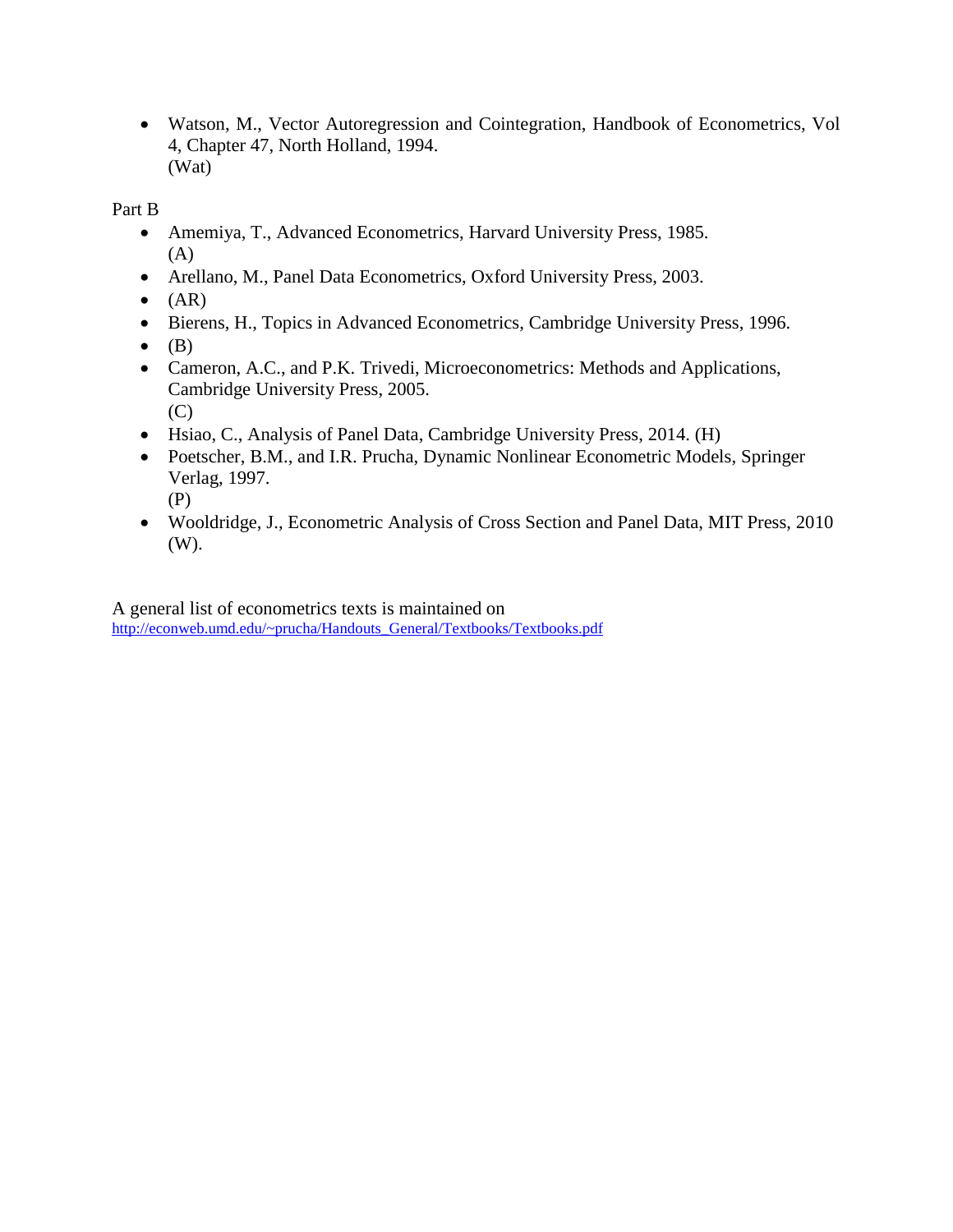### **GRADING POLICY**

Parts A and B of Econ 624 will, respectively, be graded based on

| Homework | $15\%*$  |
|----------|----------|
| Exam     | $35\%**$ |

- \* Homework problems will consist of theoretical problems and of computer problems. Homework needs to be handed in to the TA, on the specified due date and in person before or after the lecture. Home work problems that are handed in one day late lose 25 percent of the points they would otherwise have received. No points are awarded for home work that is more than one day late. (Home work problems that are not handed in person, but slipped under the door or put in the mail box of the TA, etc., are not considered as handed in until they are found!!). Instructions specific to PartA: Homework for Part A consists of weekly assignments. Students are encouraged to work in groups but the final answer needs to be written down individually (not copied from someone else). The purpose of the homework is to give you sufficient practice to learn the material, not to assess your knowledge of the material (this is done in the exam). It is important to invest enough effort in the problem sets while also balancing this with requirements for other courses.
- \*\* No makeup exams will be given except in cases of illness (confirmed by a doctor's certificate), religious observance, participation in University activities at the request of the University authorities, or compelling circumstances beyond the student's control. If at all possible, the student must inform us (or the Economics Department) of her/his situation before the exam.

In case the University is closed during (part of) the official scheduled time period for the final exam, the exam will be rescheduled according to the instructions that will be given by the University in that eventuality.

**MIDTERM** Tuesday, March 22, 2016, 12:30-1:45pm, in class, open book. **FINAL EXAM:** Tuesday, May 17, 2016, 1:30-3:30pm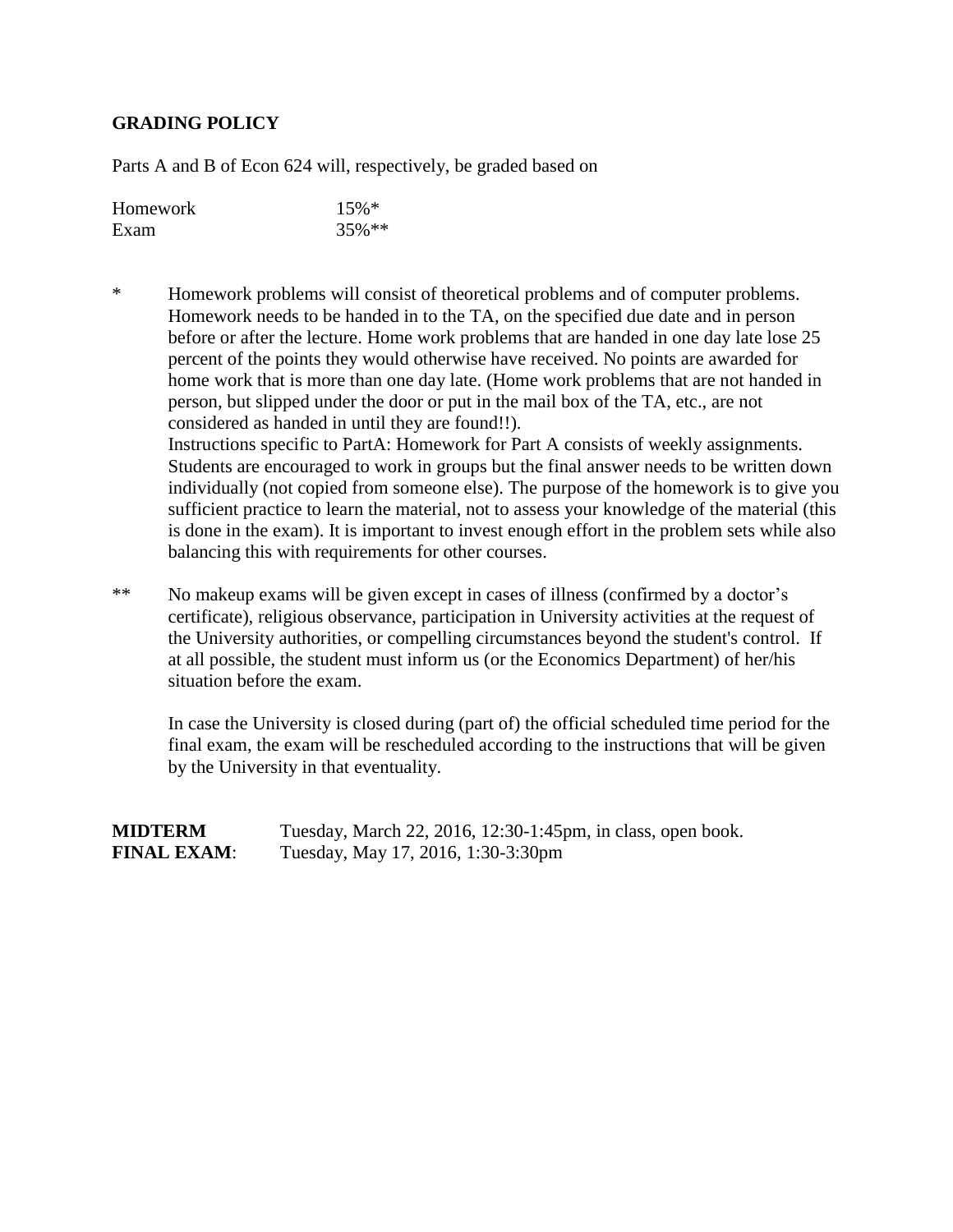### **Academic Integrity**

The student-administered University Honor Code and Honor Pledge (shc.umd.edu/code.html) prohibits students from cheating on exams, plagiarizing papers, submitting the same paper for credit in two courses without authorization, buying papers, submitting fraudulent documents and forging signatures. On every examination students must write by hand and sign the following pledge,

"I pledge on my honor that I have not given or received any unauthorized assistance on this examination or assignment."

Compliance with the code is administered by the Student Honor Council, which strives to promote a community of trust on the College Park campus.

#### **Copyright Protection for Class Materials**

The lecture class and all other course materials that exist in a tangible medium, such as written or recorded lectures, Power Point presentations, handouts and tests, are copyright protected. Students may not copy and distribute such materials except for personal use and with the instructor's permission.

#### **Attendance**

By signing up for this class you agree to exam formats, course requirements and timing of exams and due dates of work to be handed in. Attendance in all lectures is expected.

#### **Students with Disabilities**

UMD guarantees appropriate accommodations for students with disabilities. If you require accommodations, please contact me as soon as possible. If you need further clarification, the link to DSS is: http://faculty.umd.edu/teach/specialneeds.html

#### **COURSE EVALUATIONS**

Students are encouraged to submit course evaluations through CourseEvalUM ([www.courseevalum.umd.edu](http://www.courseevalum.umd.edu/)).

#### **TEACHING ASSISTANT**

Name: Sungho Noh Room: TYD 3115N Email: Noh@econ.umd.edu Office Hours: We: 1-3pm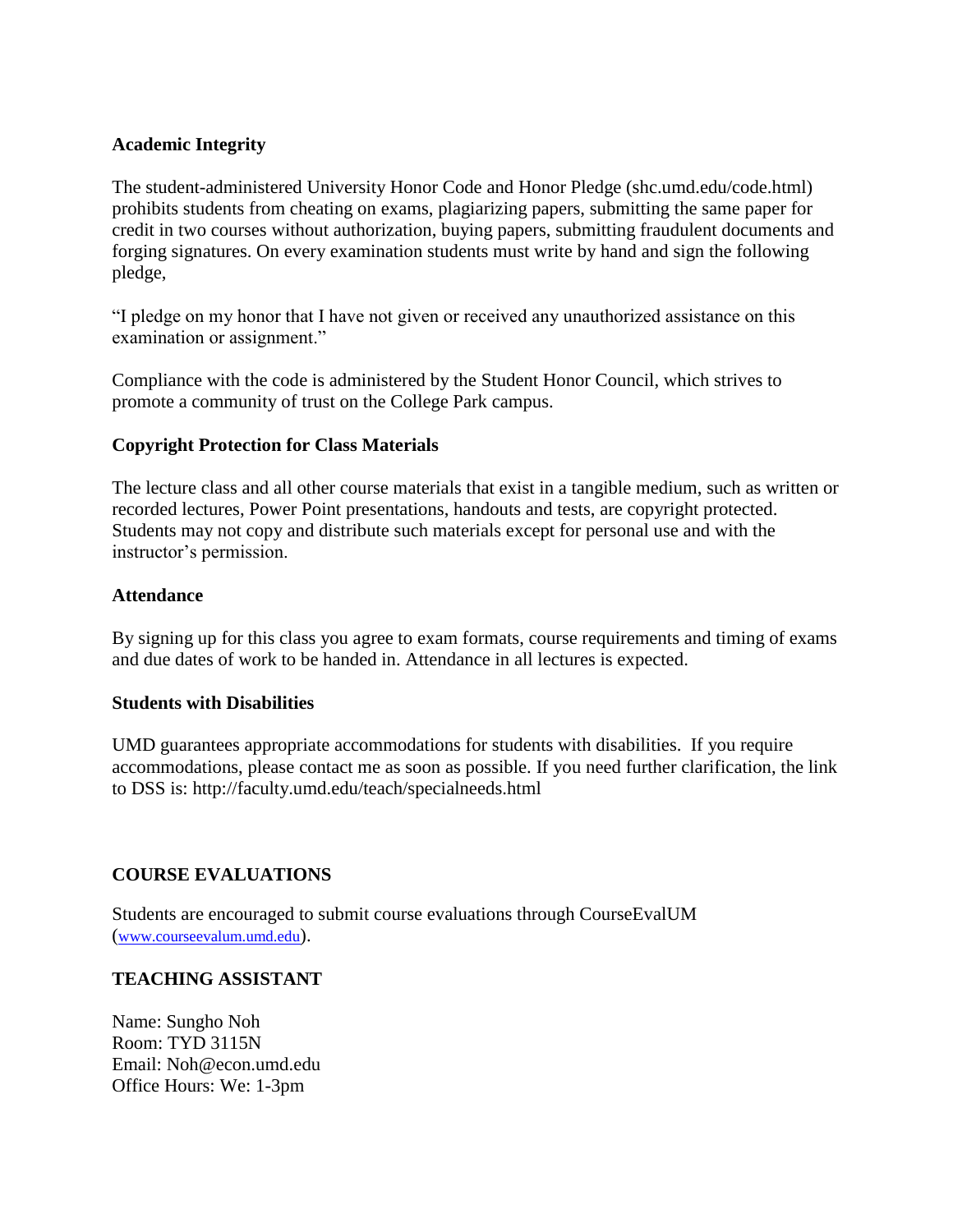### **COURSE OUTLINE AND TIME TABLE FOR PART A**

(R)...background reading

#### **REVIEWS**

#### **1. Asymptotic Theory**

(R) Handout "Asymptotic Theory" – independent study

# 2**. Introduction to Time Series**

(1 lecture) Handout References:

Brockwell/Davis, Chapter 1 Hamilton, Chapter 3

• Nelson, C. and C. Plosser (1982), "Trends and Random Walks in Macroeconomic Time Series," Journal of Monetary Economics 10, 139-162.

# **3. Basic Asymptotics for Time Series**

(2 lectures) Handout

#### **4. Analysis of Stationary Linear Time Series Models**

(2 lectures) Handout References:

Brockwell/Davis, Chapters 2, 3, 8-10 Hamilton, Chapters 1-3, 5

- Andrews and Ploberger (1996), "Testing for Serial Correlation Against an ARMA(1,1) Process," Journal of the American Statistical Association 91: 1331- 1342.
- Breusch (1978), "Testing for Autocorrelation in Dynamic Linear Models," Australian Economic Papers 17: 534-355.
- Godfrey (1978), "Testing Against General Autoregressive and Moving Average Error Models when the Regressors include Lagged Dependent Variables," Econometrica 46: 1293-1303.
- Pötscher, B.M. (1990): "Estimation of Autoregressive Moving-Average Order Given an Infinite Number of Models and Approximation Of Spectral Densities," Journal of Time Series Analysis, Vol. 11, No 2, p.165-179.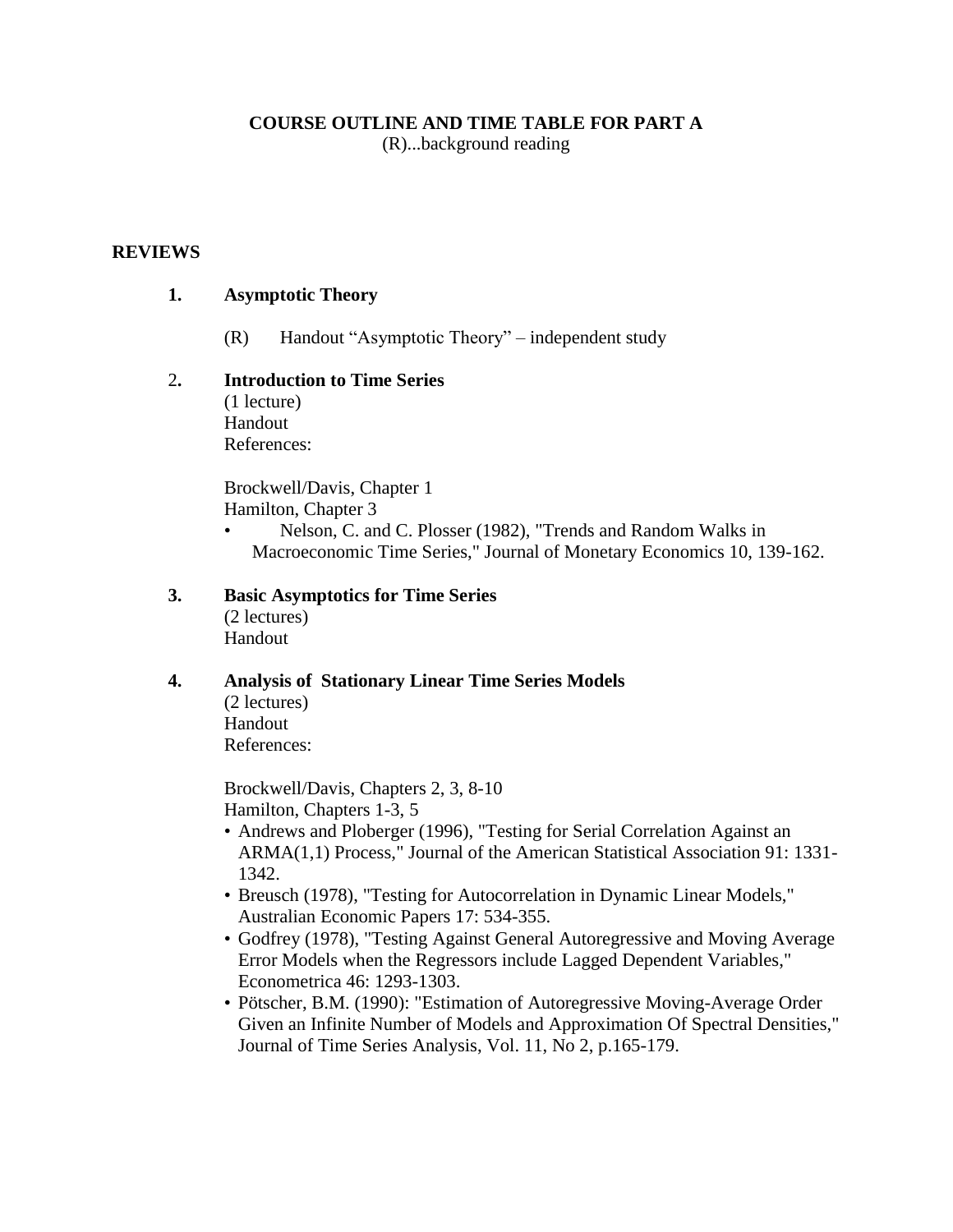- **5. VAR's** (3 lectures) Handout References:
	- Hamilton, Chapter 11, 12
	- Lütkepohl, Chapters 2-5,9
	- Brockwell/Davis, Chapter 11
	- Blanchard, O. and D. Quah (1989), The Dynamic Effects of Aggregate Demand and Supply Disturbances, American Economic Review, 655-672.
	- Bernanke, B.S., and A.S. Blinder (1992), The federal funds rate and the channels of monetary transmission , American Economic Review 82(4):901-921.
	- Canova, Fabio and Gianni De Nicolo (2002): "Monetary Disturbances Matter for Business Cycle Fluctuations in the G-7," Journal of Monetary Economics, 49, 1131-59.
	- Christiano, L., M. Eichenbaum, and C. Evans (1999). Monetary policy shocks: What have we learned and to what end? Ch. 2 in J.Taylor and M. Woodford (ed.). In Handbook of Macroeconomics,Vol. 1A:65-148.
	- Christiano, L., M. Eichenbaum, and R. Vigfusson, (2006), Assessing Structural VARs, manuscript.
	- Chari, V.V., P.J. Kehoe and E.R. McGrattan (2007), Business Cycle Accounting, Econometrica 75, 781-836.
	- Chari, V.V., P.J. Kehoe and E.R. McGrattan (2007), Are Structural VARs with Long-Run Restrictions Useful in Developing Business Cycle Theory? Federal Reserve Bank of Minneapolis Research Department Staff Report 364.
	- Engle, R. F., D. F. Hendry, and J.-F. Richard, (1983), Exogeneity, Econometrica, 51, 277-305.
	- Faust, Jon (1998): "The Robustness of Identified VAR Conclusions about Money," Carnegie- Rochester Conference Series on Public Policy, 49, 207-244.
	- Granger, C. W. J. (1980), Testing for Causality: A Personal Viewpoint, Journal of Economic Dynamics and Control, 2, 329-352
	- Granger, C. W. J. (1989), Modelling Economic Series, Oxford: Oxford University Press.
	- Hendry, D. F. (1995), Dynamic Econometrics, Oxford: Oxford University Press.
	- Jordà, O (2005) "Estimation and Inference of Impulse Responses by Local Projections," American Economic Review, March.
	- Killian, L. (1998), Small-sample confidence intervals for impulse response functions , Review of Economics and Statistics 80(2):218-230.
	- Schorfheide, F. (2000). Loss function-based evaluation of DSGE models. Journal of Applied Econometrics 15(6):645--670.
	- Sims, C.A.(1972), "Money, Income and Causality," American Economic Review 62: 540-552.
	- Sims, C.A.(1980), "Macroeconomics and Reality," Econometrica 48: 1-48.
	- Sims and Zha(1999), "Error Bands for Impulse Responses", Econometrica, vol 67, no. 5, pp 1113-1156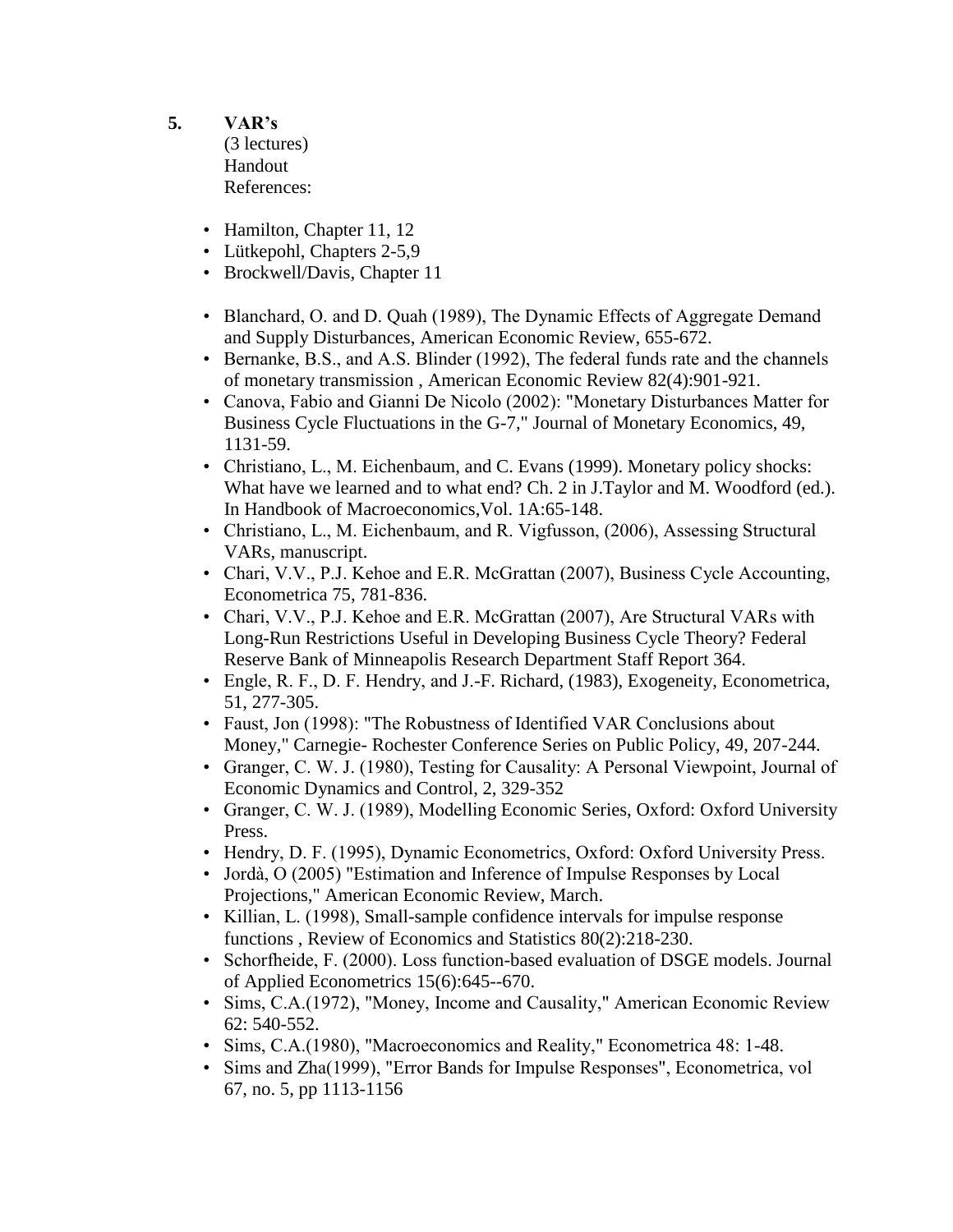• Uhlig, Harald (2005): "What Are the Effects of Monetary Policy on Output? Results from an Agnostic Identification Procedure," Journal of Monetary Economics, 52, 381-419.

# **6. Estimation of DSGE Models**

(3 lectures)

- An, S and F. Schorfheide (2007), Bayesian Analysis of DSGE Models, Econometric Reviews, 26: 113-172.
- Schorfheide, F. (2000). Loss function-based evaluation of DSGE models. Journal of Applied Econometrics 15(6):645--670.

# **7. Volatility Models**

(1 lecture) References:

- Hamilton, Chapter 21
- Bollerslev, T., 1987. A conditionally heteroskedastic time series model for speculative prices and rates of return. Review of Economics and Statistics 69, 542--547.
- Engle, R.F., 1982. Autoregressive conditional heteroskedasticity with estimates of the variance of U.K. inflation. Econometrica 50, 987---1008.
- Engle, R.F., Lilien, D.M., Robins, R.P., 1987. Estimating time-varying risk premia in the term structure: the ARCH-M model. Econometrica 55, 391---407.
- Engle, R., Kroner, K., 1995. Multivariate simultaneous GARCH. Econometric Theory 11, 122-150.

# **8. Structural Break**

(1 lecture)

References:

- Hamilton, Chapter 22
- Bai, J., Perron, P., 1998. Estimating and testing linear models with multiple structural changes. Econometrica 66, 47-78.
- Krämer, W., Ploberger, W., Alt, R., 1988. Testing for structural change in dynamic models. Econometrica 56, 1355-1369.
- Ploberger, W., Krämer, W., 1992. The CUSUM test with OLS residuals. Econometrica 60, 271-285.
- Ploberger, W., Krämer, W., Kontrus, K., 1989. A new test for structural stability in the linear regression model. Journal of Econometrics 40, 307-318.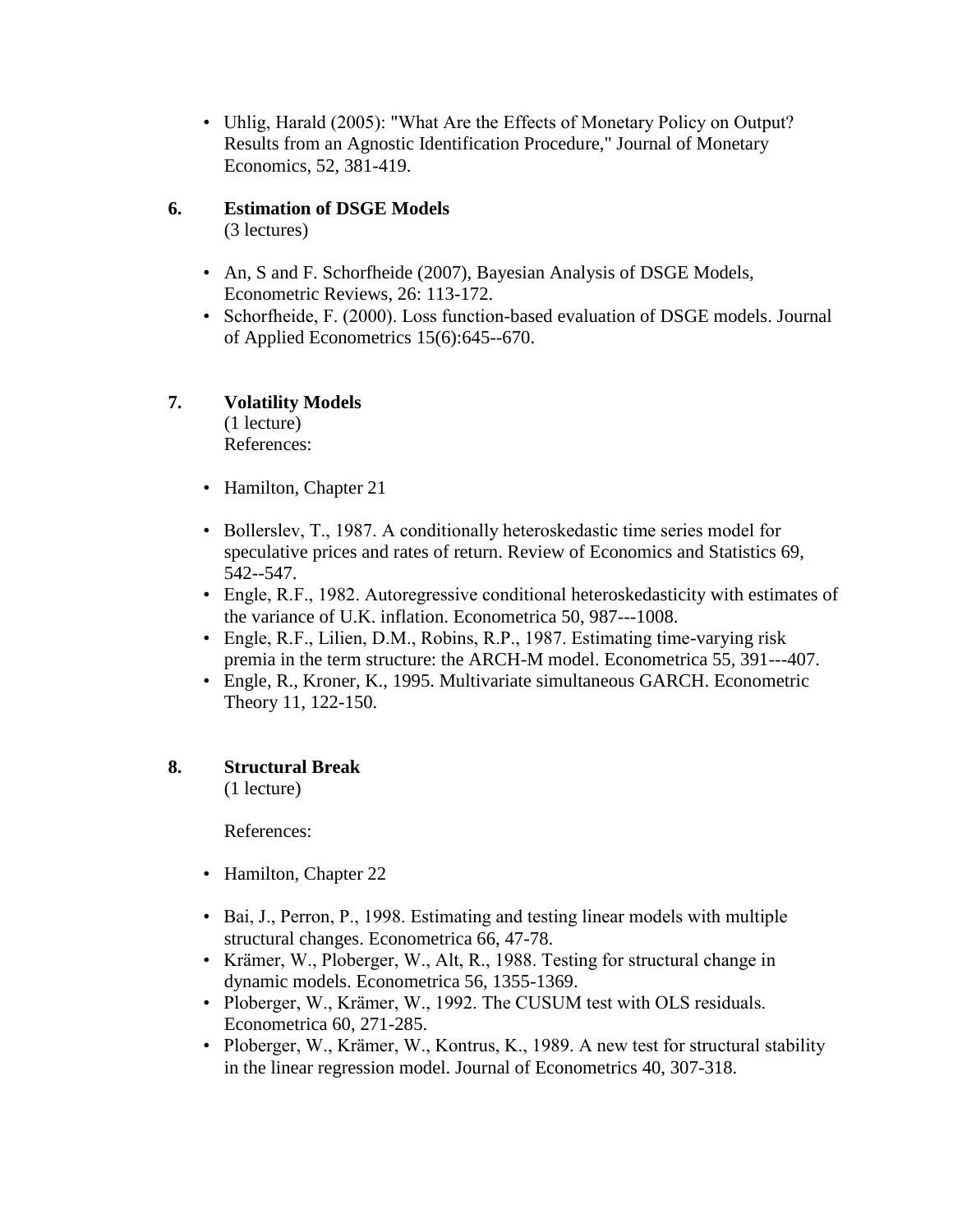**9. Analysis of Nonstationary Linear Time Series Models (Unit Root Tests, Cointegration Analysis)**  (1 lecture, time permitting)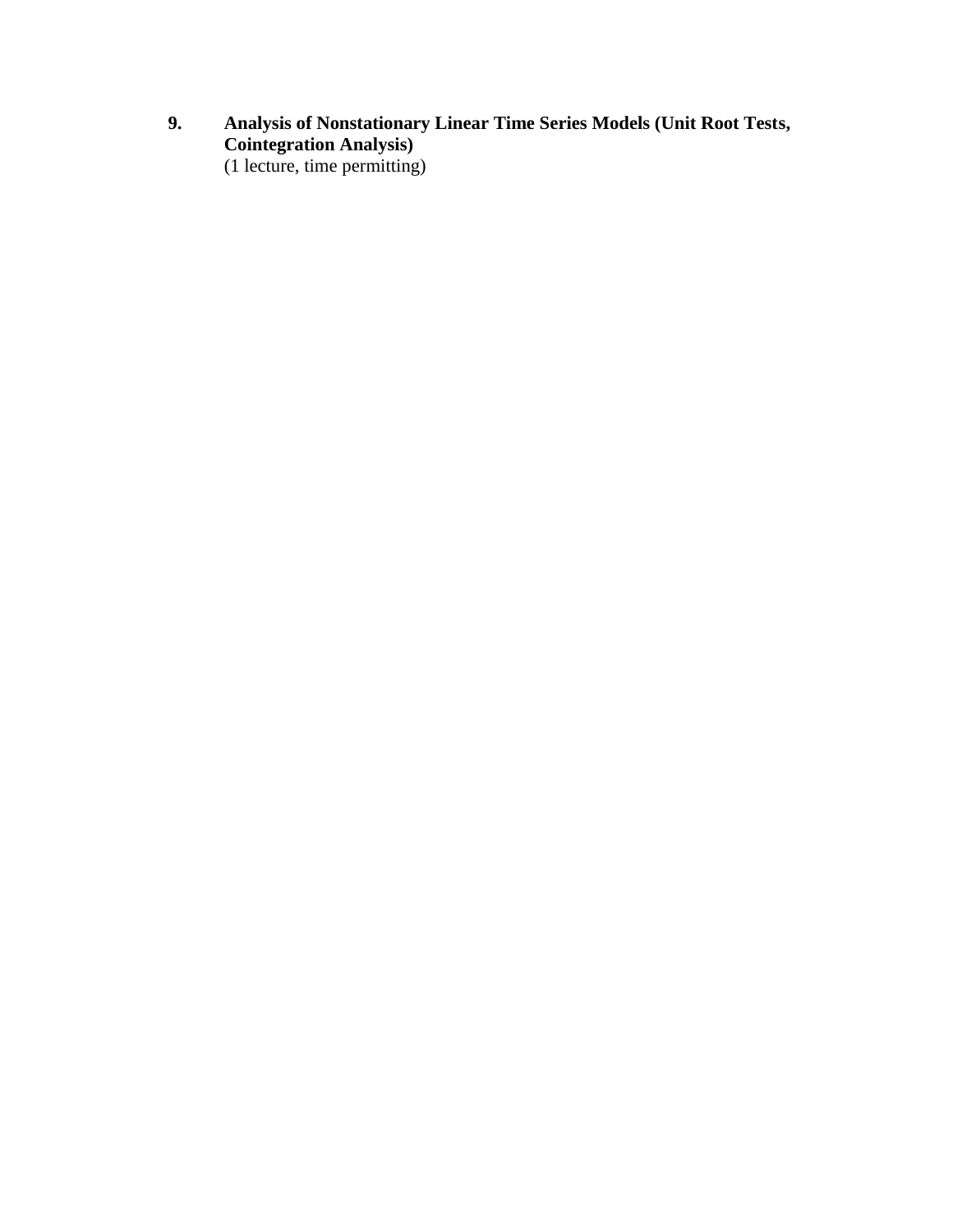# **COURSE OUTLINE AND TIME TABLE FOR PART B**

# **I. CLASSICAL NONLINEAR MODELS**

(R) Handout on "Classical Nonlinear Models"

- **1. Consistency and Asymptotic Properties of M-Estimators** (2 lectures) (R) A: Ch.4.1; P: Ch. 3,7,8; W: Ch. 12.1-12.3; Bierens: Ch. 4.2
- **2. Nonlinear Least Squares** (2 lecture)
	- (R) A: 4.3; Bierens: Ch. 4.1, 4.3; G: Ch. 7
- **3. Maximum Likelihood Estimation** (2 lectures) (R) A: Ch. 4.2; P: Ch. 11.1; Bierens: Ch. 4.5; G: Ch. 14
- **4. Generalized Method of Moments Estimation** (2lectures) (R) P: Ch. 11.2; W: Ch. 14; G: Ch. 13
- **5. Numerical Optimization Methods** (1 lectures) (R) W: Ch. 12.7

# **II. PANEL DATA MODELS**

(5 lectures)

Fixed and random effects panel data models, dynamic panel data models, asymptotic properties.

(R) Handout on "Estimation of Panel Data Models" References in handout.

> Prucha, I.R., On the Asymptotic Efficiency of Feasible Aitken Estimators for Seemingly Unrelated Regression Models with Error Components, Econometrica, 52(1), 1984, 203-207.

> Prucha, I.R., Maximum Likelihood and Instrumental Variable Estimation in Simultaneous Equation Systems with Error Components, International Economic Review, 26(2), 1985, 491-506.